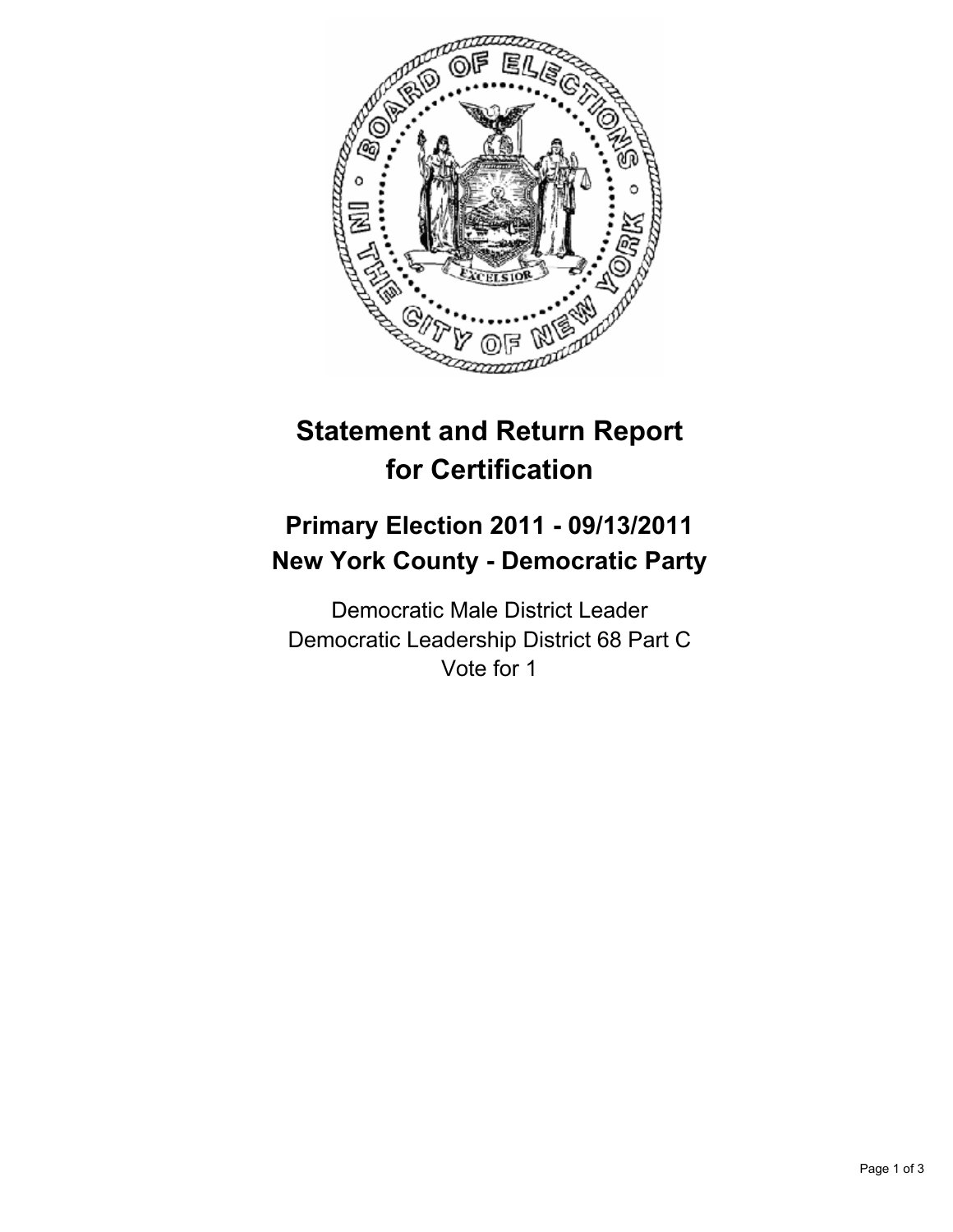

## **Assembly District 68**

| <b>PUBLIC COUNTER</b>                                    | 450            |
|----------------------------------------------------------|----------------|
| <b>EMERGENCY</b>                                         | 0              |
| <b>ABSENTEE/MILITARY</b>                                 | 29             |
| <b>FEDERAL</b>                                           | 0              |
| <b>SPECIAL PRESIDENTIAL</b>                              | $\mathbf{0}$   |
| <b>AFFIDAVIT</b>                                         | 5              |
| <b>Total Ballots</b>                                     | 484            |
| Less - Inapplicable Federal/Special Presidential Ballots | 0              |
| <b>Total Applicable Ballots</b>                          | 484            |
| <b>EDWARD L GIBBS</b>                                    | 185            |
| <b>JOHN RUIZ</b>                                         | 223            |
| DOAIN MITCHELL (WRITE-IN)                                | 1              |
| <b>GET BETTER ONES (WRITE-IN)</b>                        | 1              |
| HARRY RODRIGUEZ (WRITE-IN)                               | 1              |
| LEANNA CULPEPPER (WRITE-IN)                              | 1              |
| LENNARD C MCNEIL (WRITE-IN)                              | 1              |
| MARION BELL (WRITE-IN)                                   | 1              |
| MARION L BELL (WRITE-IN)                                 | $\overline{2}$ |
| NO NAME (WRITE-IN)                                       | 1              |
| NO ONE (WRITE-IN)                                        | 1              |
| ROBERT J RODRIGUEZ (WRITE-IN)                            | 1              |
| <b>Total Votes</b>                                       | 419            |
| Unrecorded                                               | 65             |